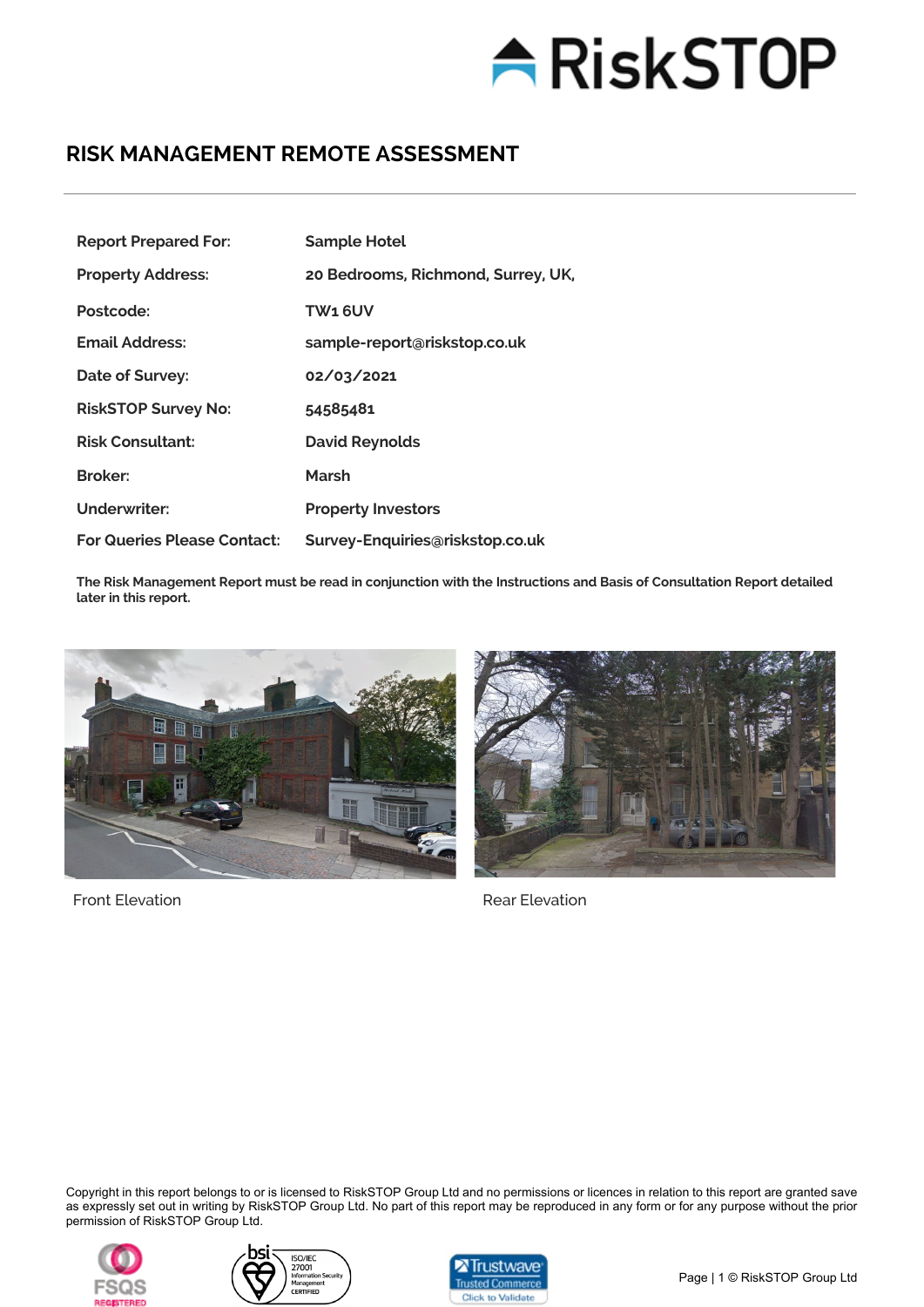

### SUMMARY OF BUSINESS ACTIVITIES (a brief overview of the Company – how long established, length of time at this site, part of larger business,<br>overview of the occupation and of any trade processes, including any risk manage

The property has operated as a hotel for 40 years, originally built and used as a residential dwelling.

The site comprises a 20 bedroomed hotel with all rooms being en-suite. There is a dining room and a small commercial kitchen which includes a mixture of gas and electrically powered equipment. There is no deep fat frying equipment.

The hotel has a self-service laundry room with two washing machines and two tumble dryers. The lint traps are checked and cleared on a daily basis by housekeeping staff.

The kitchen and laundry equipment are maintained under contract.

Reception is manned 24/7.

### **PROPERTY DETAILS**

| Main Building Material:                | Brick and render                                         |
|----------------------------------------|----------------------------------------------------------|
| Roof Type and Material:                | Slate, hipped roof                                       |
| Number of Floors (excluding basement): | Three                                                    |
| Basement Yes / No:                     | <b>Yes</b>                                               |
| Year of Build (if listed):             | Early 18 <sup>th</sup> Century                           |
| Residential / Commercial / Usage:      | Commercial - Hotel                                       |
| Extension / Conservatory:              | N/A                                                      |
| Outbuildings Structure / Usage:        | N/A                                                      |
| <b>Other Permanent Structures:</b>     | Walling and paving                                       |
| Car Parking / Loading Bays etc:        | Car parking is available at the front of the<br>property |

### **ADDITIONAL COMMENTS**

N/A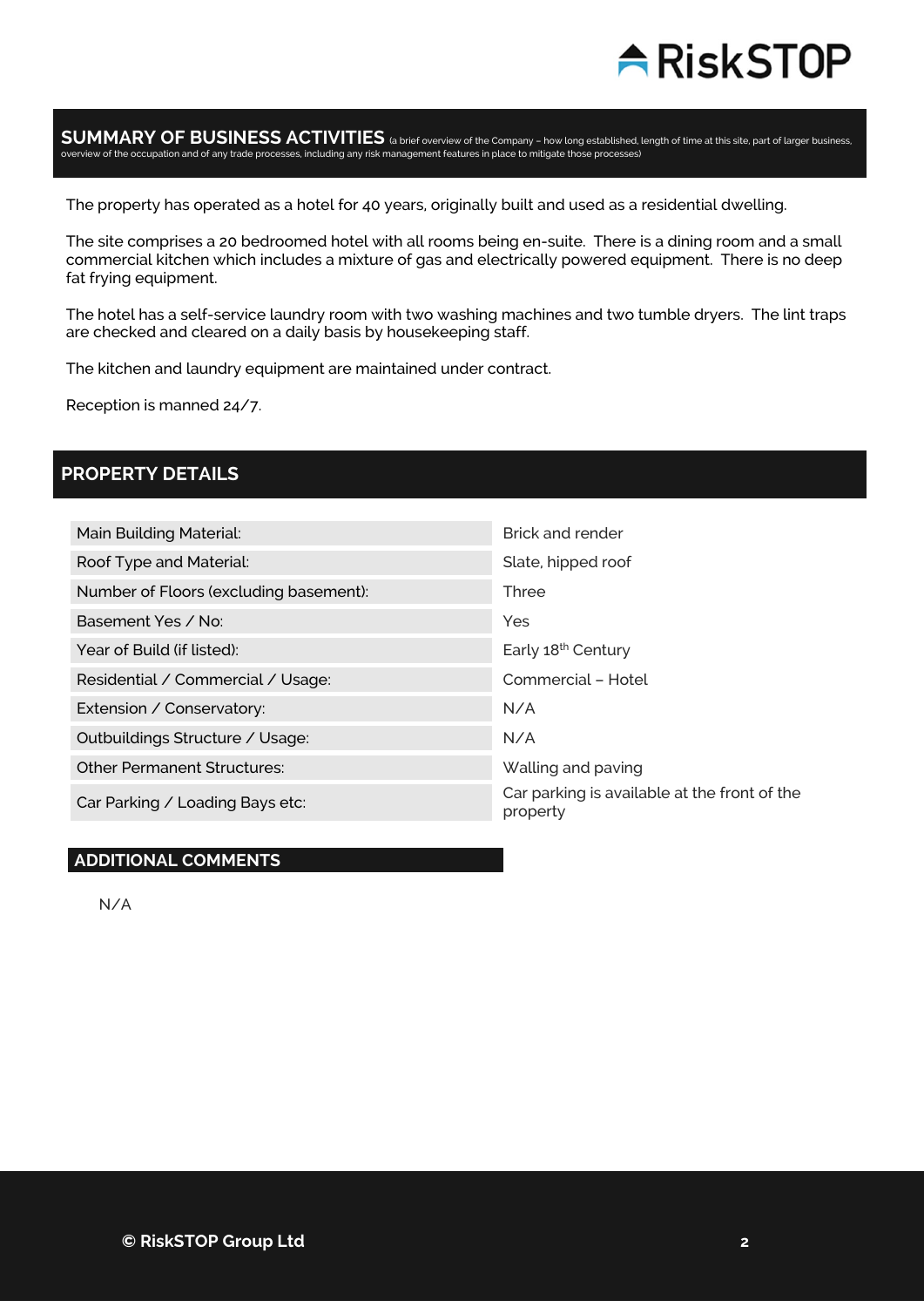### **ARiskSTOP**

### **TOP RELEVANT RISKS BY RISK CLASS** (Additional comments to be provided where findings are anything other than 'Normal' )

| 1. Hot Work Permit / Control of Contractors                       |                                                                                                                                                                                                                                      | Unfavourable |
|-------------------------------------------------------------------|--------------------------------------------------------------------------------------------------------------------------------------------------------------------------------------------------------------------------------------|--------------|
| <b>Additional Comments:</b>                                       | Basic contractor controls are in place with the on-site maintenance man having<br>the responsibility for them.                                                                                                                       |              |
|                                                                   | Currently no hot work permit - rir refers.                                                                                                                                                                                           |              |
| 2. Electrical Testing                                             |                                                                                                                                                                                                                                      | Normal       |
| <b>Additional Comments:</b>                                       | IET wiring inspection every 5 years, last undertaken 2019 with satisfactory rating.                                                                                                                                                  |              |
|                                                                   | PA testing annually with housekeeping staff checking bedroom items as part of<br>their daily duties.                                                                                                                                 |              |
| 3. Health and Safety Policy                                       |                                                                                                                                                                                                                                      | Normal       |
| <b>Additional Comments:</b>                                       | Health & safety policy in place and considered relevant for size and complexity o<br>the business.                                                                                                                                   |              |
| 4. Fire Risk Assessment                                           |                                                                                                                                                                                                                                      | Favourable   |
| <b>Additional Comments:</b>                                       | Fire risk assessment undertaken annually by external contractor, last completed<br>January 2021. No actions raised.                                                                                                                  |              |
| 5. Risk Assessments                                               |                                                                                                                                                                                                                                      | Normal       |
| <b>Additional Comments:</b>                                       | Example risk assessments provided and considered to reflect the tasks<br>undertaken across the hotel.                                                                                                                                |              |
| 6. Cooking Equipment (Maintenance / Duct / Extraction / Cleaning) |                                                                                                                                                                                                                                      | Favourable   |
| <b>Additional Comments:</b>                                       | Kitchen equipment maintained under contract on an annual basis and the extract<br>ductwork is cleaned throughout its length by contractors also on an annual basis.<br>Filters are cleaned by the maintenance man on a weekly basis. |              |
| 7. Health and Safety Training                                     |                                                                                                                                                                                                                                      | Normal       |
| <b>Additional Comments:</b>                                       | Suitable health and safety training is given to all staff with records of the training<br>held. Staff sign to acknowledge their understanding on all training given.                                                                 |              |
| 8. Housekeeping                                                   |                                                                                                                                                                                                                                      | Favourable   |
| <b>Additional Comments:</b>                                       | Housekeeping staff are on site on a daily basis and will clean and tidy the building<br>throughout.                                                                                                                                  |              |
| 9. Slips Trips and Falls                                          |                                                                                                                                                                                                                                      | Normal       |
| <b>Additional Comments:</b>                                       | Some carpeted areas, but staff are tasked with reporting any areas where<br>carpeting or floors are damaged.                                                                                                                         |              |
| 10. Electrical Portable Appliance Testing                         |                                                                                                                                                                                                                                      | Favourable   |
| <b>Additional Comments:</b>                                       | PA testing annually with housekeeping staff checking bedroom items as part of<br>their daily duties                                                                                                                                  |              |
| 11. Tumble dryers                                                 |                                                                                                                                                                                                                                      | Favourable   |
| <b>Additional Comments:</b>                                       | There are two tumble dryers within the laundry room which are available to<br>guests. Housekeeping staff check and clean lint traps on a daily basis with a<br>check sheet provided within the room.                                 |              |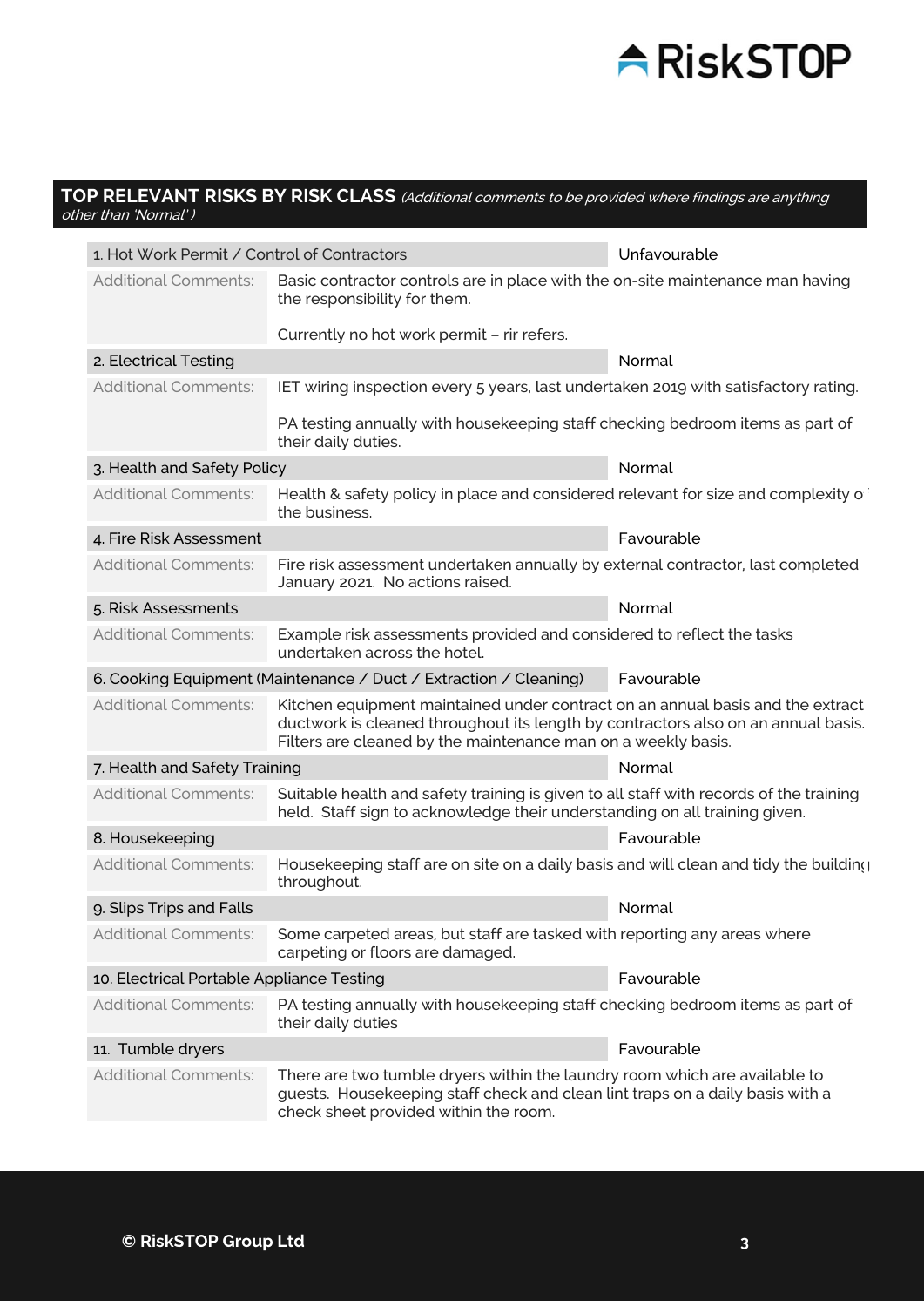## $\triangle$ RiskSTOP

### **ACTION FOR UNDERWRITERS**

### **Policy Conditions complied with?** YES

Additional Comments: Portable heaters in the form of plug electrical heaters are available for guests which is not in compliance with the portable heater exclusion on the policy. The heaters are checked as part of the overall PA Test and are checked before each use. It is suggested that this form of heating is accepted, and that the endorsement is amended to reflect this.

| <b>Risk Improvement Report raised?</b> |  |
|----------------------------------------|--|
| <b>Additional Information?</b>         |  |
| Comments:                              |  |

### **LOCATION INFORMATION & PHOTOGRAPHS**

#### **Fire Station**

Nearest whole time brigade is based in Richmond within 3km of the premises, with an approximate attendance time of 8 minutes. The whole-time brigade is part of London Fire Brigade. No issues are anticipated with access to the premises.

#### **Flooding Information**

Flood Zone 1 - Land and property in flood zone 1 have a low probability of flooding

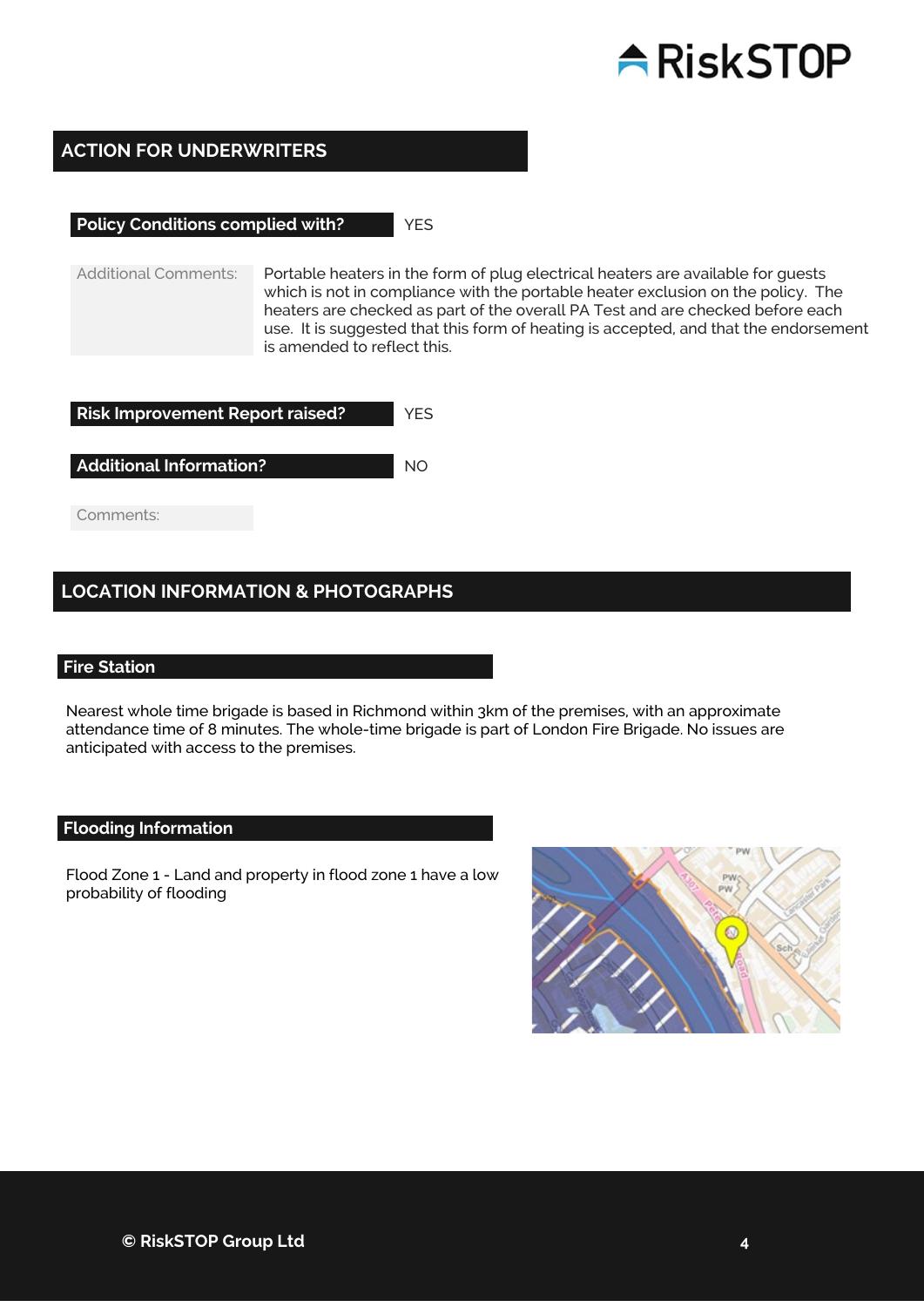



Google<br>Aerial View